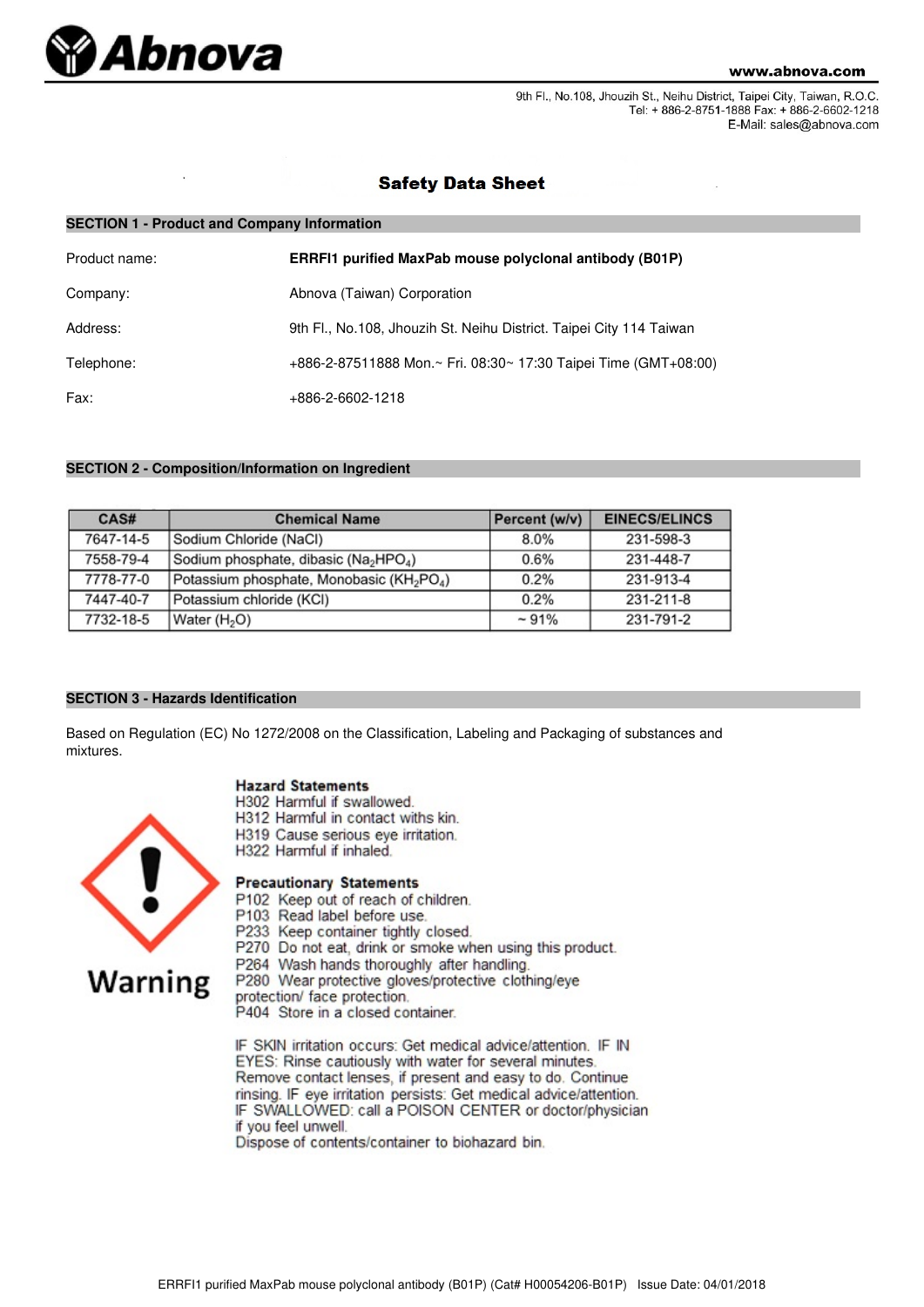

9th Fl., No.108, Jhouzih St., Neihu District, Taipei City, Taiwan, R.O.C. Tel: + 886-2-8751-1888 Fax: + 886-2-6602-1218 E-Mail: sales@abnova.com

# **Safety Data Sheet**

## **SECTION 4 - First aid measures**

| Eyes:               | Flush eyes with plenty of water for at least 15 minutes, occasionally lifting the upper and<br>lower eyelids. Get medical aid.                                                             |
|---------------------|--------------------------------------------------------------------------------------------------------------------------------------------------------------------------------------------|
| Skin:               | Flush skin with plenty of water for at least 15 minutes while removing contaminated clothing<br>and shoes. Get medical aid if irritation develops or persists. Wash clothing before reuse. |
| Ingestion:          | Do not induce vomiting. If victim is conscious and alert, give 2-4 cupfuls of milk or water.<br>Never give anything by mouth to an unconscious person. Get medical aid.                    |
| Inhalation:         | Remove from exposure and move to fresh air immediately. If not breathing, give artificial<br>respiration. If breathing is difficult, give oxygen. Get medical aid.                         |
| Notes to Physician: | Treat symptomatically and supportively.                                                                                                                                                    |

| <b>SECTION 5 - Fire fighting measures</b> |                                                                                                                                                                                                                                                                                              |  |  |
|-------------------------------------------|----------------------------------------------------------------------------------------------------------------------------------------------------------------------------------------------------------------------------------------------------------------------------------------------|--|--|
| Fire Extinguisher Type:                   | Use water spray, dry chemical, carbon dioxide, or chemical foam.                                                                                                                                                                                                                             |  |  |
| Fire Fighting Procedure:                  | As in any fire, wear a self-contained breathing apparatus in pressure-demand,<br>MSHA/NIOSH (approved or equivalent), and full protective gear. During a fire, irritating and<br>highly toxic gases may be generated by thermal decomposition or combustion. Substance is<br>noncombustible. |  |  |
| NFPA Rating:                              | (estimated) Health: 1; Flammability: 0; Instability: 0                                                                                                                                                                                                                                       |  |  |

| SECTION 0 - ACCIDENTAL I EIEASE INEASURES |                                                                                                                                                                                                                                 |  |
|-------------------------------------------|---------------------------------------------------------------------------------------------------------------------------------------------------------------------------------------------------------------------------------|--|
| General Information:                      | Use proper personal protective equipment as indicated in Section 8.                                                                                                                                                             |  |
| Spills/Leaks:                             | Vacuum or sweep up material and place into a suitable disposal container. Clean up spills<br>immediately, observing precautions in the Protective Equipment section. Avoid generating<br>dusty conditions. Provide ventilation. |  |

| <b>SECTION 7 - Handling and storage</b> |                                                                                                                                                |  |  |
|-----------------------------------------|------------------------------------------------------------------------------------------------------------------------------------------------|--|--|
| Handling:                               | Wash thoroughly after handling. Use with adequate ventilation. Avoid contact with eyes,<br>skin, and clothing. Avoid ingestion and inhalation. |  |  |
| Storage:                                | Stored at -20°C                                                                                                                                |  |  |

#### **SECTION 8 - Exposure Controls**

**SECTION 6 - Accidental release measures**

Eyes: Keep appropriate distance from eyes when using this product.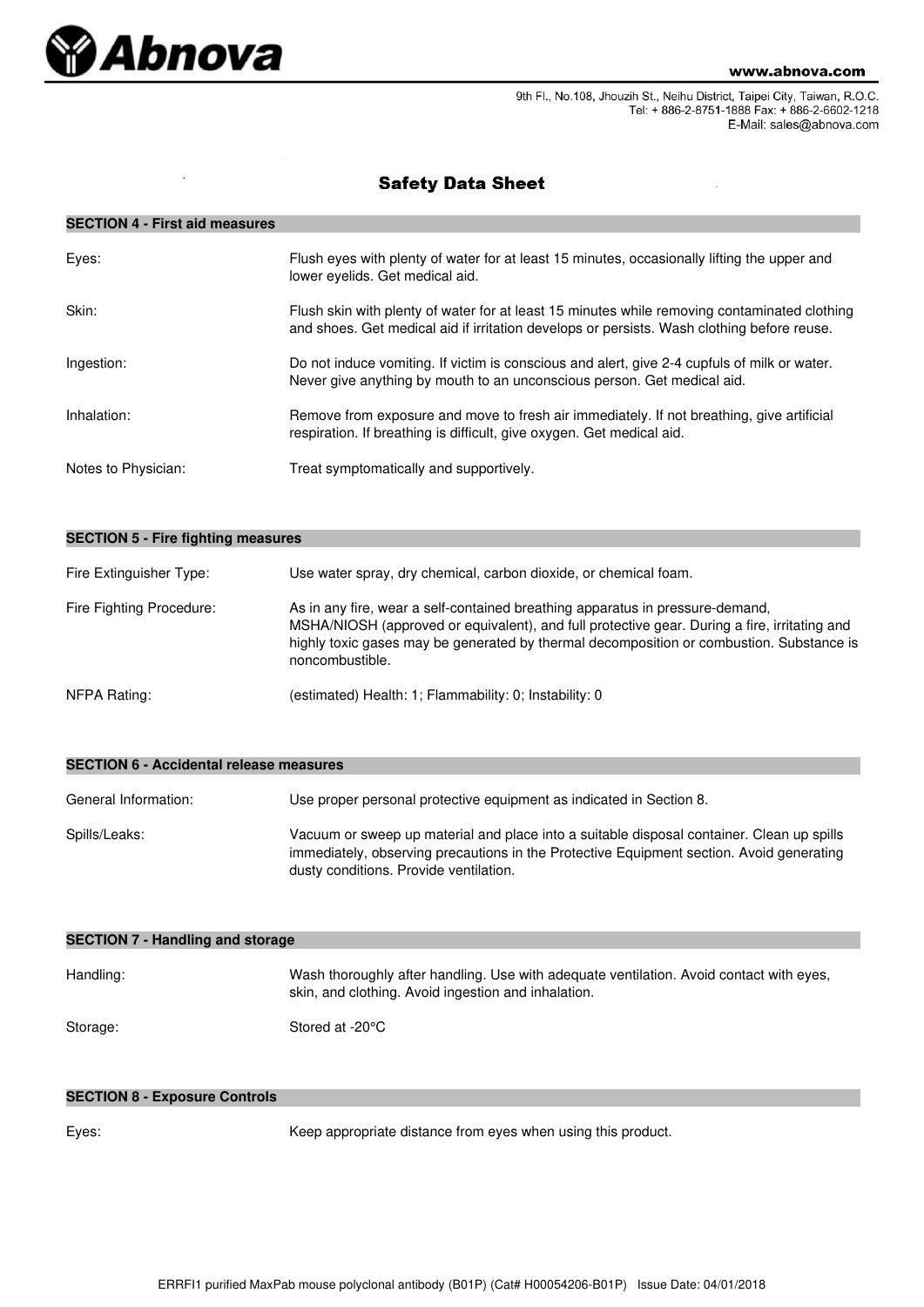

J.

9th Fl., No.108, Jhouzih St., Neihu District, Taipei City, Taiwan, R.O.C.<br>Tel: + 886-2-8751-1888 Fax: + 886-2-6602-1218 E-Mail: sales@abnova.com

| <b>SECTION 9 - Physical and chemical properties</b> |                       |  |  |
|-----------------------------------------------------|-----------------------|--|--|
| Appearance:                                         | <b>Buffer: Liquid</b> |  |  |
| pH:                                                 | 7.4                   |  |  |
| Boiling point:                                      | Not available         |  |  |
| Vapor density:                                      | Not available         |  |  |
| Vapor pressure:                                     | Not available         |  |  |
| Density (g cm-3):                                   | Not available         |  |  |
| Flash point:                                        | Not available         |  |  |
| Explosion limits:                                   | Not available         |  |  |
| Auto ignition temperature:                          | Not available         |  |  |

# **Safety Data Sheet**

|  |  |  |  | <b>SECTION 10 - Stability and reactivity</b> |
|--|--|--|--|----------------------------------------------|
|--|--|--|--|----------------------------------------------|

| Stability:           | Stable.                                                                                                                                                                           |
|----------------------|-----------------------------------------------------------------------------------------------------------------------------------------------------------------------------------|
| Conditions to avoid: | Heating above room temperature, freezing, contaminating.                                                                                                                          |
| Materials to avoid:  | Note that individual ingredients are incompatible with acids, heavy metals, metallic salts,<br>bromine, dimethylsulfate, copper, dichloromethane, carbondisulfide and peptidases. |
| Dangerous reactions: | In the case of fire see section 5.                                                                                                                                                |

## **SECTION 11 - Toxicological information**

| Epidemiology:         | No information found |
|-----------------------|----------------------|
| Teratogenicity:       | No information found |
| Reproductive Effects: | No information found |
| Mutagenicity:         | No information found |
| Neurotoxicity:        | No information found |

## **SECTION 12 - Ecological information**

Not available

**SECTION 13 - Disposal Considerations**